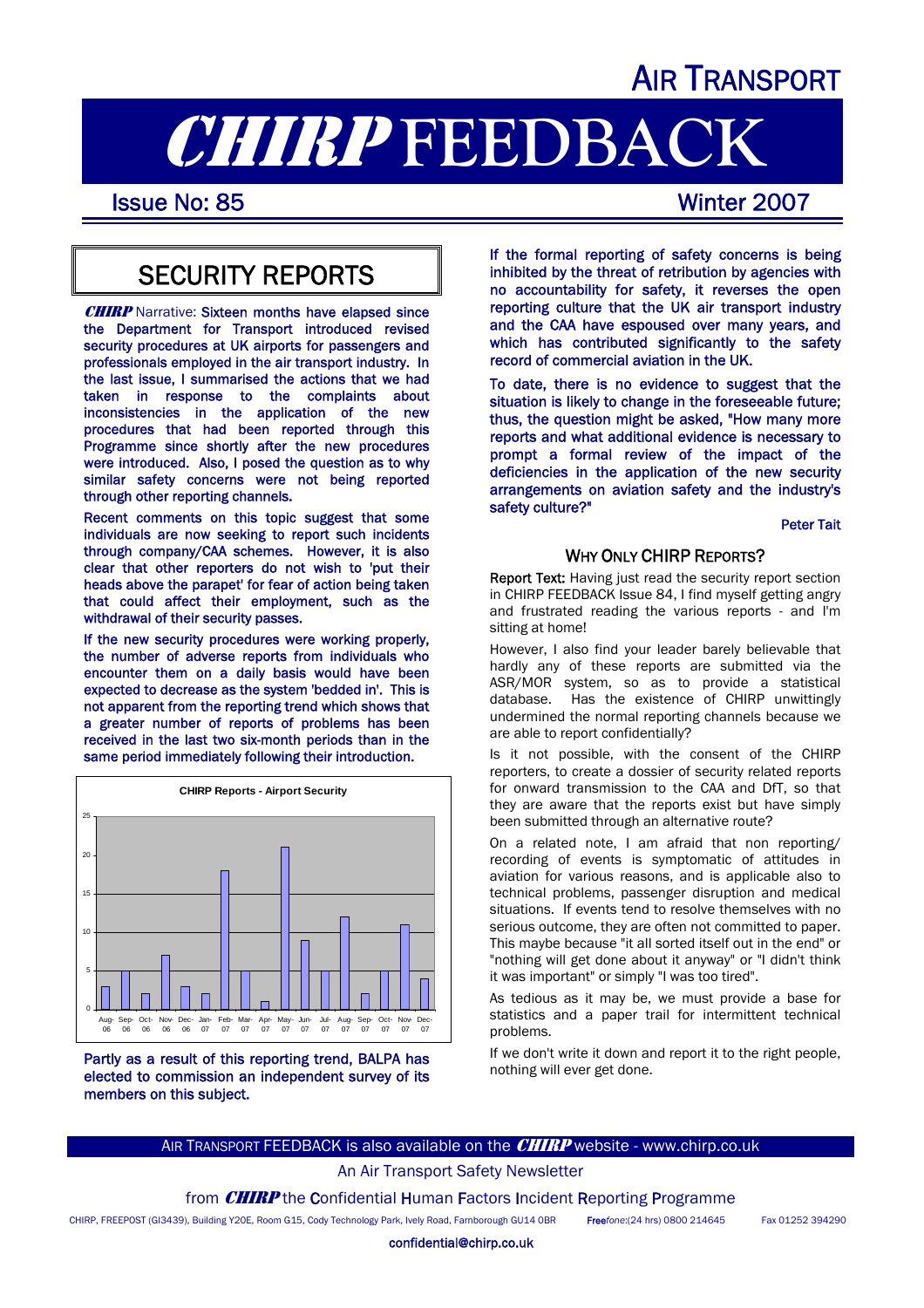**CHIRP** Comment: Disidentified copies of all CHIRP reports received on this topic have been passed to the CAA with the reporters' consent.

As the reporter correctly points out, it's no good complaining that nothing is done about a particular situation, if you elect not to report the matter. In the case where safety is or could be compromised the most appropriate method is a MOR or an ASR.

#### FLIGHT DECK SECURITY OF A DIFFERENT KIND!

Report Text: I was running the No. 2 engine on one of our company aircraft which had arrived with an ECAM Advisory "Nacelle Temp" message. The aircraft was on stand with an air bridge on the L1 door. One safety man was positioned in front and a second safety man to the rear of aircraft.

Due to the nature of the defect the engine was run for longer than normal in an attempt to reproduce the ECAM warning.

Approximately five minutes after the engine was started a member of AAA (Major UK regional airport) airport security came on to the flight deck and demanded to see my pass. I advised him to wait until I had finished and completed the engine run. I then gave him my pass and asked him what he thought he was doing; I also told him that I considered his actions dangerous. The matter has been reported to my company. I have also raised an MOR which has been passed to our Quality Department for submission to the CAA.

The latest issue of CHIRP FEEDBACK #84 highlights serious security matters; from my own experience this is the tip of the iceberg.

As engineers, security is always uppermost in our thoughts, yet what has developed over recent years appears to have little to do with effective security.

I have witnessed the most able of engineers spending a whole shift furious at the way he had been treated coming through security first thing in the morning. I myself have felt degraded and violated at the way I had been touched and spoken to by AAA security staff.

I have worked in many different countries on behalf of the company, witnessed many different approaches to security but none as poor as we now have in the UK.

I hope some one is listening?

#### OH, YES YOU CAN - OH, NO YOU CAN'T!

Report Text: I am based at XXX (UK regional airport) and have a company issued airside pass for XXX which also serves any other airport we operate at.

I was operating from YYY (Southern UK regional airport) and went airside at YYY with my XXX issued pass for my early morning departure. I flew two sectors and was then told by Ops to do another two sectors. I went to the front of the terminal to have a short break and to ring Ops to find out exactly what they wanted.

On attempting to return airside, Security then would not let me through because I did not have a YYY pass; my licence, which they did not ask for early am, was on the aircraft, which was now boarding.

The security man said my pass would not let me airside at any airport operated by ###. "Strange" I said, "I have only been using it for nine years!" I said, "Come with me to the aircraft so I can show you my licence" (yes, the one that has no photo on it). Security then rang my Ops who would not answer the phone.

When Security eventually let me through, I was late and fuming; not the way to go flying.

#### AFTER YOU, CLAUDE?

Report Text: Airport Security Processing at CCC (Major UK airport); usual queue of airside workers waiting to be processed to get through the single screening facility. There is a second screening facility but the Airport Authority never mans this even for the early morning rush.

On finally reaching the x-ray machine my colleague in front of me starts to go through the usual motions of placing items on the conveyor belt and in the trays etc. As he places his last item on the belt, I start to go through the same motions, as I was next in the queue.

We were both then astonished when of out of nowhere

### WHAT'S IN THIS ISSUE?<br>Page SECURITY REPORTS Security Reports ........................................................ 1- 3 Contact CHIRP ................................... Bottom of Page 1 ENGINEER REPORTS Engineering Editorial - Maintenance Error ....................3 A Just Culture? ...............................................................4 Confusion on Quality Standards ...................................4 ATC REPORTS More Staffing Concerns..................................................5 Differences in Approach Procedures (FB84)……...........5 CAA (SRG) ATSINS...........................................................6 FLIGHT CREW REPORTS Duty/Rest/FTL Reports 2006/2007......................... 6-7 Early Morning Wake Up Call...........................................7 See and Not be Seen......................................................8 The Computer Says "No" ................................................8 The Wrong Safety Culture?.............................................8 Radio Failure Procedures...............................................9 Company Integration & Training (1)...............................9 Company Integration & Training (2)............................ 10 An Update on Smoke Hoods ....................................... 10 Land After - A Comment .............................................. 10 Cabin Crew Rostering & Discretion............................. 11 CABIN CREW REPORTS Controlled Rest ............................................................ 11 Noisy Landing .............................................................. 12 Changed Your Address? .............................................. 12 CAA (SRG) FODCOMS .................................................. 12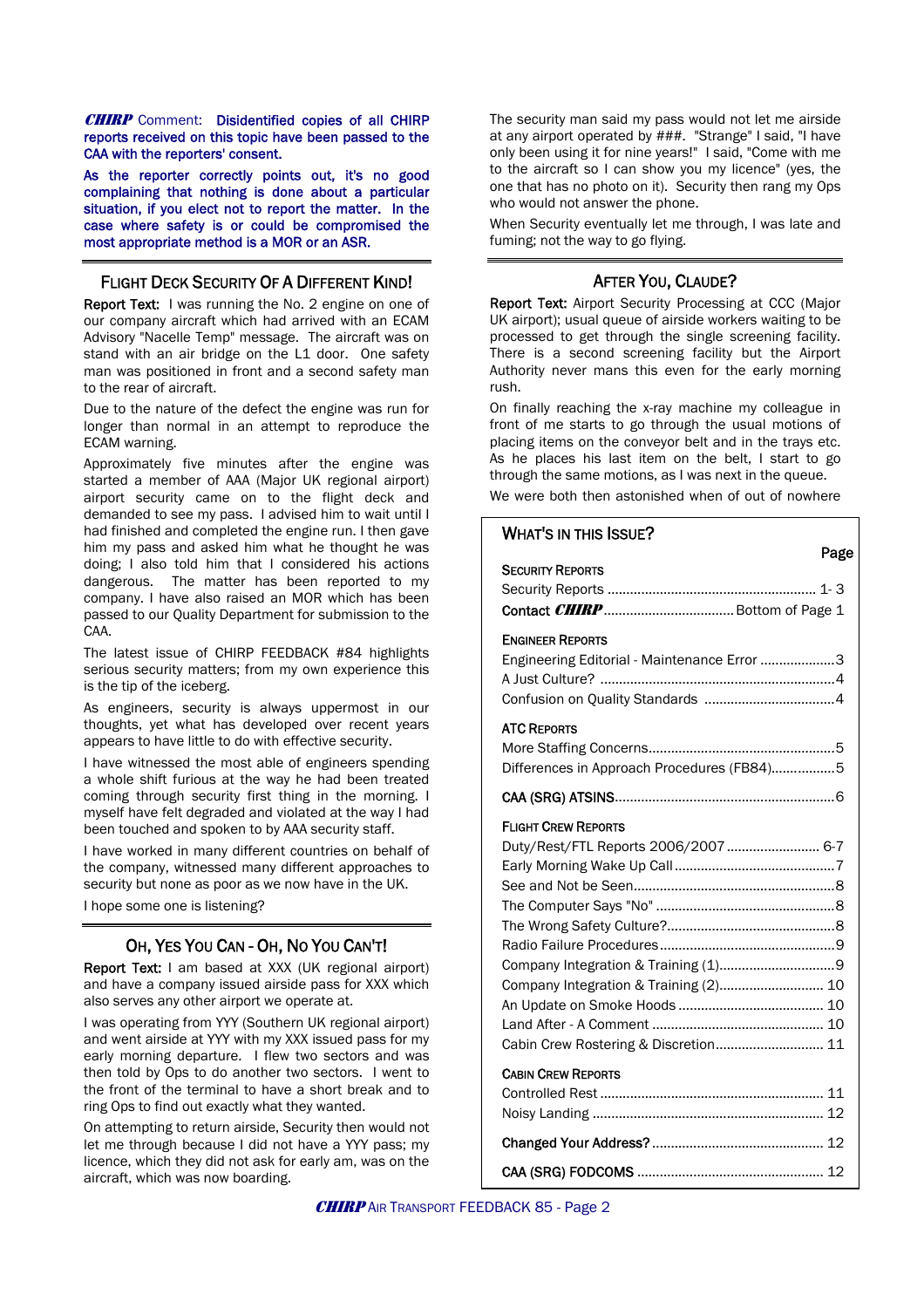Number of Reports Received Since the Last Issue and Report Topics:

#### ATC - 7

RTF Phraseology - Comments ATCO Staffing/Workload

#### $\sim\sim\sim\sim$ Flight Crew - 43

Airport Security Procedures Rostering - 18/30 hour Rest Periods Post-merger Training/Route Familiarisation Adequacy of Computer Flight Planning Information Emergency Descents - MEL Considerations Loss of Communications Procedure Inaccurate Computer Sector Fuel Plan Aircraft Not De-Iced More on Oxygen Escape Routes  $\sim\sim\sim\sim$ 

Engineer - 9

Airport Security Procedures Lack of Certifying Staff Post-merger Quality Standards Withdrawal of Company Approval

(cont'd from Page 2) an Airport Authority uniformed security man suddenly lobs all of his kit on the conveyor belt in front of me, between my colleague and me and darts through the metal detector machine in front of us while his fellow security colleagues swipe him through and say absolutely nothing about it. remark to him that that move was a bit unfair and he returns "...thought you were busy" referring to the fact that my colleague and I were chatting as we got ready to put all of our stuff on the conveyor belt.

Not a good example for the Airport Authority to set to other airport staff and the incident felt like a very rude & distracting kick in the teeth to me for the next few hours.

I don't see any point in submitting anything through my company or through the CAA as security problems at CCC are just one part of the unnecessary daily grind of problems for staff operating daily out of CCC to which the CAA, my company and the Airport Authority have shown frequently to have no concerns about and do nothing to improve.

## ENGINEERING EDITORIAL

#### MAINTENANCE ERROR - TAKE A SECOND LOOK

**CHIRP** Narrative: As we enter 2008, orders for new fleets of aircraft are emerging and engineers eye with interest a new generation of technology coming over the horizon. However, whilst looking forward we also need to reflect on what can be learned from previous events to prepare us for the new challenges.

At the end of December the CAA published Paper 2007/04 Aircraft Maintenance Incident Analysis ([http://www.caa.co.uk/docs/33/Paper2007\\_04.pdf\)](http://www.caa.co.uk/docs/33/Paper2007_04.pdf)

The report concludes that the most frequent type of maintenance error was as a result of incorrect fitment and set-up; from a review of all MORs assessed as high risk, maintenance error was the primary cause in 6% of occurrences.

A recent review of CHIRP-MEMS data supports the Authority's findings and from an analysis of investigations carried out by maintenance organisations, who are members of the MEMS group, it was identified that installation errors were largely attributable to engineers not following approved information that was available. Other causes were distraction and time constraints in the operating environment and in some cases, a lack of supervision by more experienced engineers.

As corrective actions, organisations elected to simplify maintenance instructions and ensure that they were aligned with amended approved data and available. Communication has also been identified as important through feedback during Continuation Training, reminding engineers to follow task instructions and to ensure that Hand-overs are raised between engineers when necessary.

The analysis of CAA MOR and CHIRP-MEMS data confirms that both organisations and individual engineers need to continue their efforts to reduce further installation errors. The key messages are that organisations must ensure that the accessibility and utility of written procedures are such as to discourage any temptation to carry out a task without them. Also, engineers must be mindful that their prime responsibility when undertaking maintenance/certifying tasks is to ensure that aircraft safety standards are assured and never compromised *– if you are unsure, have a second look.* 

Mick Skinner

## ENGINEER REPORTS

Most Frequent Engineering Issues Received: 12 Months to December 2007

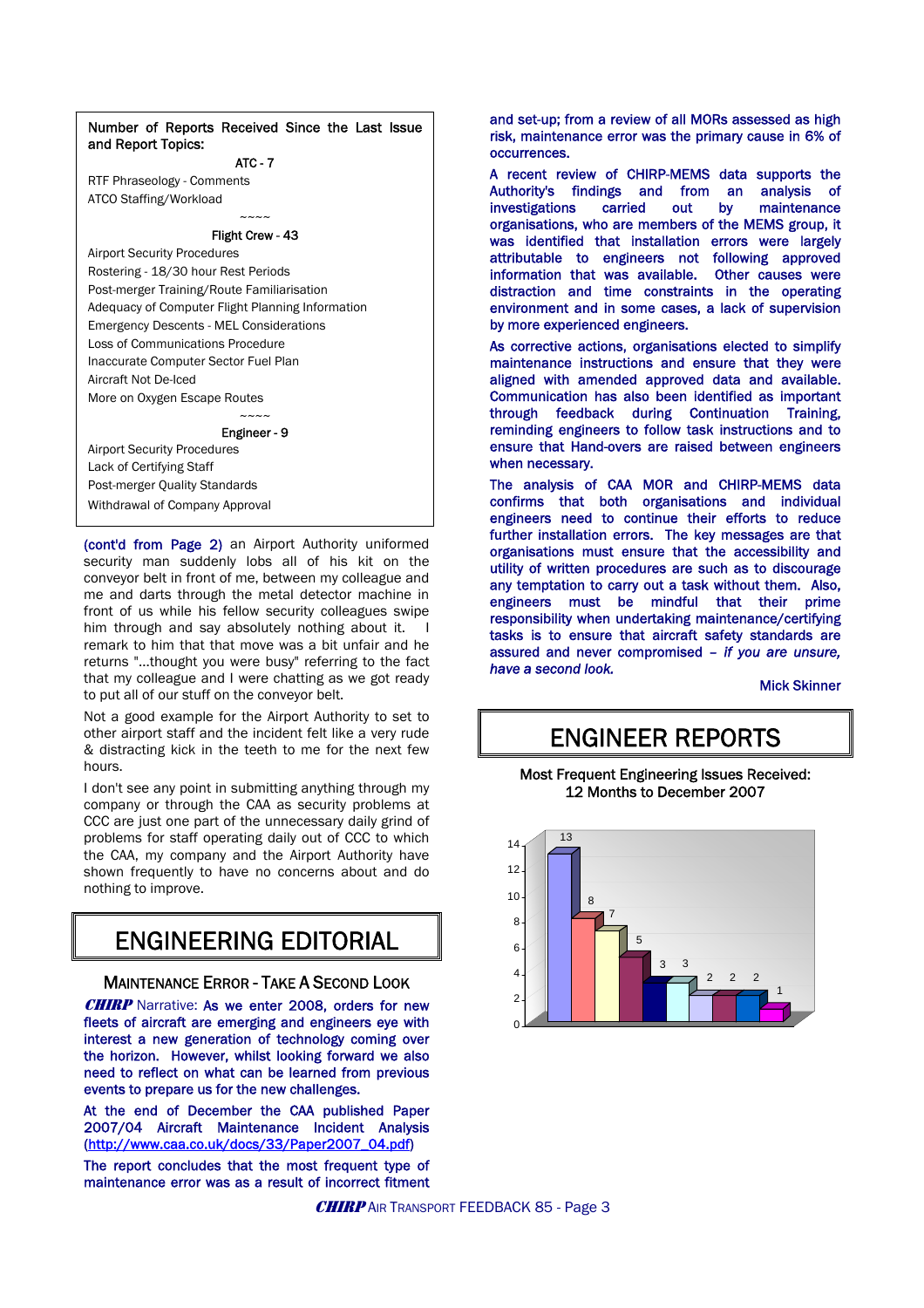

#### A JUST CULTURE?

Report Text: A recent incident in our company has caused serious concern among engineers.

While an aircraft was on a maintenance check, an engineer was tasked to complete a modification, which involved replacing some avionics computers in the avionics bay, in which other work was being undertaken. The computers were replaced, tested and signed off. The next day, returning on shift, the engineer realised that he had forgotten to remove the old computers from where he had stowed them. He immediately informed the foreman, who in turn contacted Maintenance Control.

Unfortunately, the aircraft had completed the maintenance check and had just taken off; it is understood that the company notified the flight crew, who recovered the computers. An ASR was subsequently raised.

The following day, the engineer was interviewed by the Quality Department, and with no further investigation, his company approval was withdrawn.

This action taken by the Company raises serious concerns over the possible consequences of what appears to be a blame culture. If a similar incident happened again within the company, with the knowledge that this engineer's approval had been withdrawn for honestly reporting his error to management in an attempt to limit the possible consequences, would the engineer concerned take the same actions? Or would it be left until the aircraft returned and then quietly try to recover the situation, hoping that an event with serious consequences would not take place? Either way the approval would be withdrawn, so why not take a chance that nothing would happen and inform nobody of the incident?

We thought the aviation industry steered away from punishment under these circumstances, especially when a very experienced engineer has held his hand up and tried to honestly recover a potentially harmful situation as quickly as possible.

CHIRP Comment: A 'just' culture is not a 'no blame' culture and where an individual has acted in a grossly negligent or wilful manner, disciplinary action may be justified; however, in such a case, a full open

investigation should be conducted and the justification for any subsequent administrative action should be communicated to the workforce.

In the case reported above, although not all of the circumstances are known, it is understood that a maintenance error investigation was conducted. Notwithstanding this, in the absence of a full explanation as to the rationale for the disciplinary action, the reaction of the reporter and his colleagues to the reporting of future similar incidents is understandable.

One of the foundations of aviation safety is trust. Trust is difficult to build and maintain, but can be destroyed very easily. This case would appear to be one in which actions by the company have spoken much louder than words about the corporate culture.

#### CONFUSION ON QUALITY STANDARDS

Report Text: My colleagues and I are in the middle of a merger of two companies, as a result of which our company assumed the responsibility for maintaining the ### fleet several months ago.

There have been numerous integration problems arising from the different working practices of the two companies which have been reported to our management.

Recently, the two engineering departments were merged into one organisation. However, part of the merger process is to run two AOCs until full integration is achieved in several months time. Up to this time we have to work to two sets of procedures. This is very confusing.

On speaking to the quality managers from both 145's no one is really in the know as to what procedures we should work to. As an example, we have no idea who to report a ground occurrence to, as we have two sets of forms and although we work for the new combined engineering organisation our majority of work is still on our previous company fleet. We have only just been given our stamps by the new organisation.

The feedback from our managers is that the CAA is happy with us just muddling on until the merger is completed and is aware that, as this is the first merger of this type, there will be problems. This isn't a very satisfactory answer or situation. We have the situation of two identical aircraft types sitting next to each other and being worked to different procedures. We don't really know what our direct report line is to Quality, which Director to speak to and what procedures to work to, from duplicate inspections to aircraft security sealing. It has been mentioned that we should work to the most restrictive procedure but some are so different that there is a conflict.

Our procedures training for maintaining the BBB fleet was an hour on the electronic tech log and five minutes looking at a paper one. Surely we should have the same procedures training as a new starter would, to highlight the new procedures and differences to those we are used to. Unfortunately this request has fallen on deaf ears, as our management are looking to the final integration without seeing what is happening now and are expecting us to get on with it.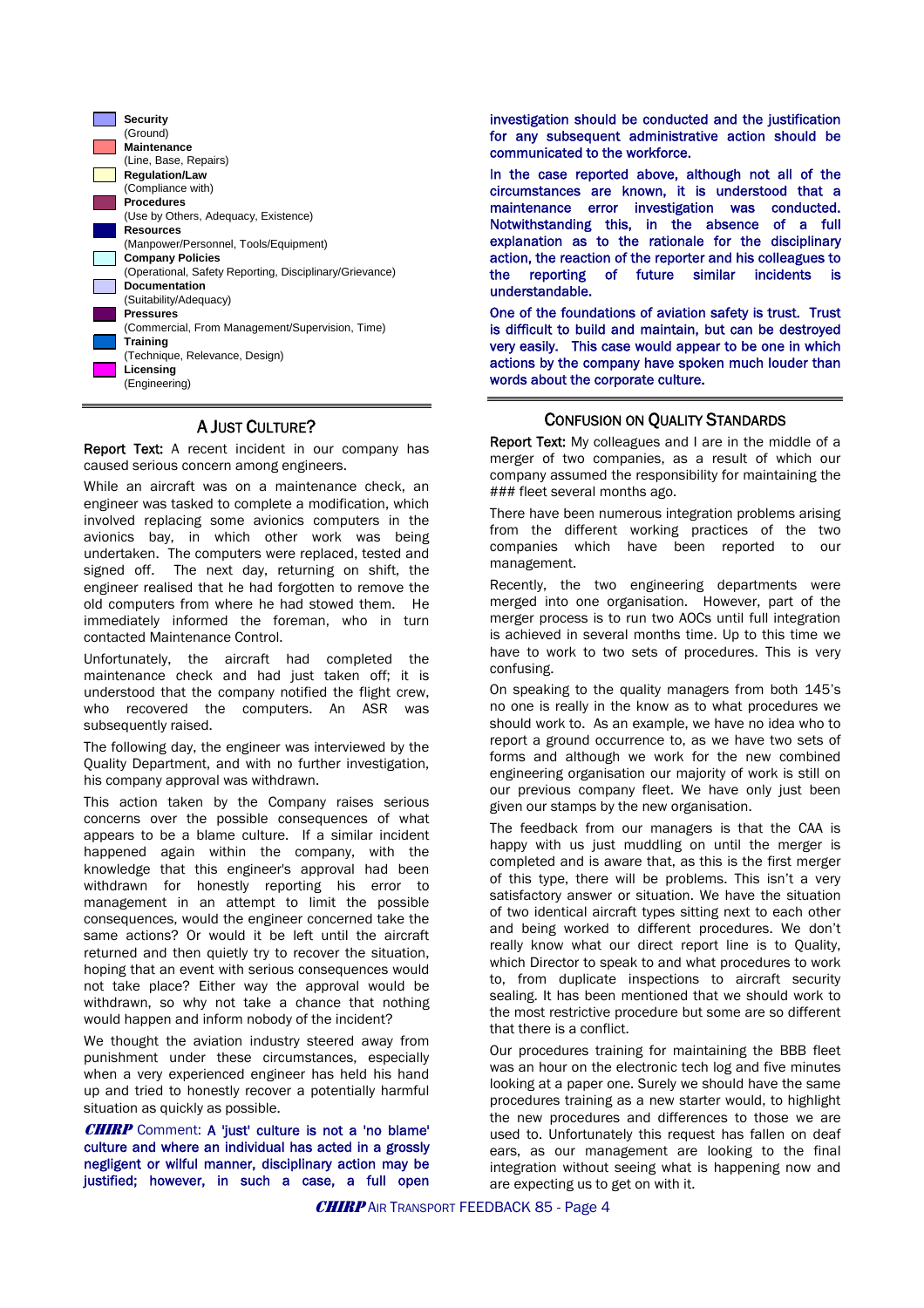Obviously we can understand the pressures they are under to fully integrate on the agreed timescale but we also need support and guidance during the months leading up to completing the merger.

**CHIRP** Comment: In a merger such as that described the CAA requires the lead company to develop an integration plan of the two operations; this includes undertaking a risk assessment of all Approvals, including the AOCs, Part M and Part 145.

The decision to merge the engineering organisations, whilst continuing to operate under two separate AOCs should be supported by a clear plan describing how both AOC holders control their maintenance provider to ensure that the aircraft's continued airworthiness is assured.

Quality audits should ensure that transition plans are promulgated and clearly understood at all levels within the organisations concerned, with oversight by the CAA confirming that all necessary arrangements are in place.

The reporter's concerns have been passed to the CAA.



#### MORE STAFFING CONCERNS

Report Text: I would like to heartily endorse the comments made in CHIRP FEEDBACK 84 "The Straw That…".

I work as a controller at a small but busy Air Traffic Services Unit. Some time ago, due to a variety of reasons, our normal complement of available controllers was effectively halved for a period of several weeks. The situation eased slightly when another controller was validated but shortly thereafter our numbers were again reduced by a period of sickness.

Management was advised that the workload was such as to be causing individuals to become fatigued. The response was for us to change our shift pattern.

Somehow we managed to keep the operation running but had there been an incident or, God forbid, an accident ………….. Need I say more?

**CHIRP** Comment: There is a natural tendency, particularly at relatively small units, for staff to be asked to cover short-term absences in the manner described by this reporter.

Whilst the Scheme for the Regulation of the Hours of Civil ATCOs in the UK (SRATCOH) provides guidelines for the avoidance of undue fatigue, it assumes that the Unit workload/manning levels have been assessed and are maintained in balance. Individuals and, in particular, managers need to be aware of the possible adverse effects of any additional workload associated with operating significantly below the appropriate manning level on a continuing basis, and mitigate any increase in the risk of fatigue by monitoring and, if necessary, managing capacity.

#### DIFFERENCES IN APPROACH PROCEDURES (FB84)

Report Text: Regarding the report "Differences in Approach Procedures" (FEEDBACK 84 Page 11), the procedure to which your reporter refers is not the ICAO procedure, as you state in your comment, but the "Modified Landing Clearance" procedure approved by ECAC states safety regulators for use at HIRO airports such as Heathrow, Gatwick, Stansted, Orly, Charles-de-Gaulle, Frankfurt, Amsterdam, etc. This procedure permits ATC to clear an aircraft to land on the same runway after a landing aircraft ahead or after a departing aircraft ahead, provided that certain separation distances can be achieved when the aircraft to whom the clearance is issued crosses the runway threshold. Responsibility for this separation remains with ATC  $\sim$  not the pilot.

**CHIRP** Comment: The reporter's comment is correct. Use of Special Landing Procedures at Heathrow, Gatwick and Stansted in the UK by the ATC instruction, "ABC123, after the landing /departing (aircraft type), cleared to land Runway ##" is described in the UK AIP GEN 3.3 - AIR TRAFFIC SERVICES Para 6.4 and also in the relevant Manual of Air Traffic Services Part 2 for the above airfields, which contains airport-specific material.

The precise separation standards and conditions of use depend on the airfield, runway and weather and are detailed at the AIP reference. However, in all cases the key difference from the Land After Procedure (AIP GEN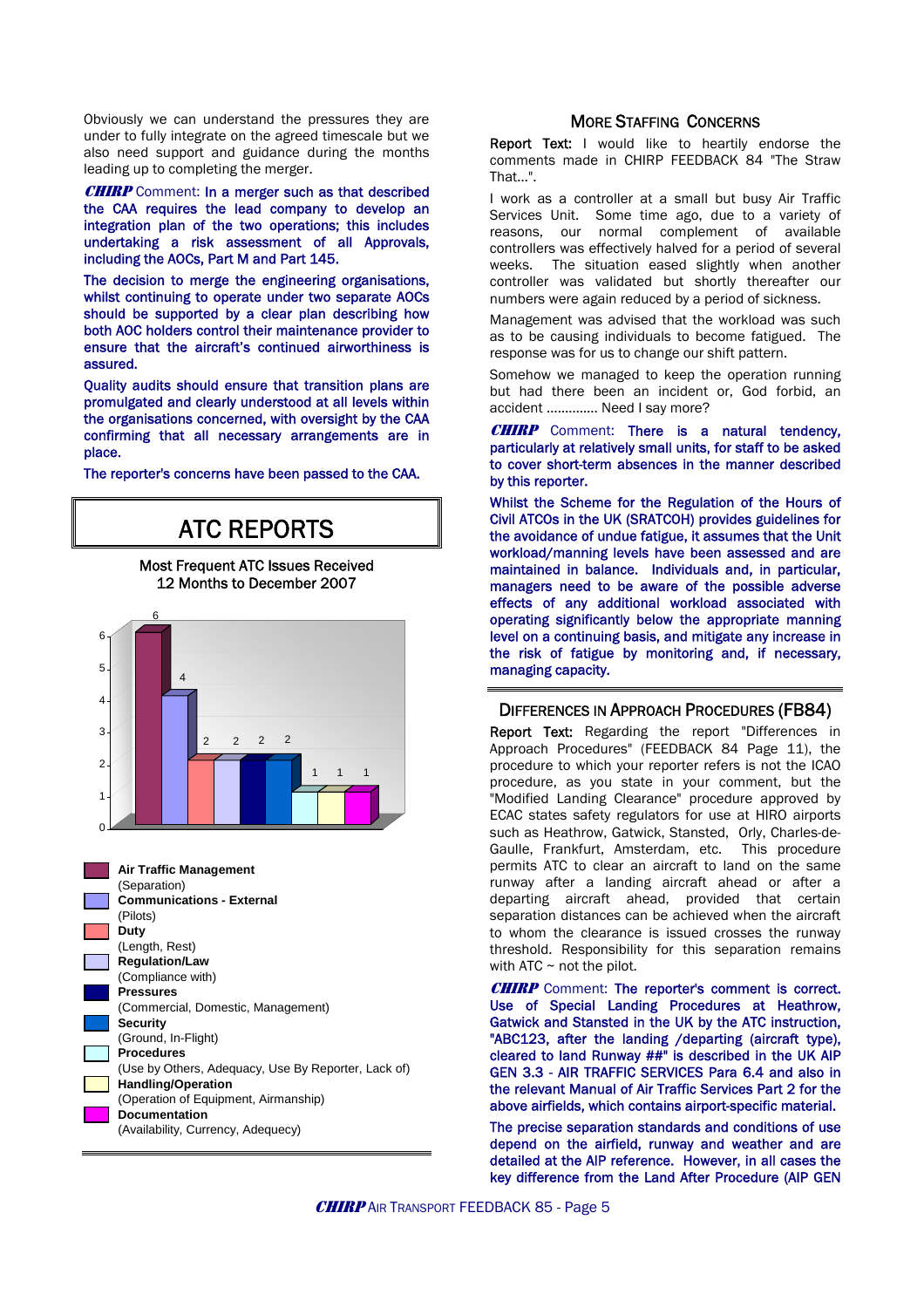3.3 - AIR TRAFFIC SERVICES Para 6.3), in which the ATC instruction "ABC123, land after (aircraft type)" is issued, is that in the special landing procedure the ATCO retains responsibility for maintaining adequate separation.

The subtlety of the difference in phraseology between the two instructions will probably be lost on many pilots, whose first language is other than English. Also a significant number of UK pilots may be unaware, particularly as the special landing procedure is not described in CAP 413 Radiotelephony Manual - Edition 16. While this is unsatisfactory, in reality, in both cases the aircraft commander retains the ultimate responsibility for the safety of the aircraft and, in the case of the special landing procedure, the ATCO's continuing responsibility for maintaining the required separation provides an additional safeguard during closely sequenced landing operations.

Also, see the Flight Crew Report - 'Land After - A Comment' on Page 11.

## CAA (SRG) ATSINS

| The following CAA (SRG) ATS Standards Department<br>ATSINS have been issued since October 2007:                                                                                                             |  |
|-------------------------------------------------------------------------------------------------------------------------------------------------------------------------------------------------------------|--|
| Number 114 - Issues 12 October 2007                                                                                                                                                                         |  |
| Change to UK ILS Phraseology                                                                                                                                                                                |  |
| Number 115 - Issued 8 November 2007                                                                                                                                                                         |  |
| Eurocontrol Guidelines for Contingency Planning of Air<br><b>Navigation Services</b>                                                                                                                        |  |
| Number 116 - Issued 13 November 2007                                                                                                                                                                        |  |
| Winter Break 2007/08 (Christmas and New Year)                                                                                                                                                               |  |
| Number 117 - Issued 6 December 2007                                                                                                                                                                         |  |
| <b>Winter Operations at Aerodromes</b>                                                                                                                                                                      |  |
| Number 118 - Issued 10 December 2007                                                                                                                                                                        |  |
| ATS Communication Facilities at Licensed Aerodromes:<br>Publication of Designated Operational Coverage (DOC)                                                                                                |  |
| Number 119 - Issued 10 December 2007                                                                                                                                                                        |  |
| Climb Above Notified Standard Instrument Departure<br>Altitudes                                                                                                                                             |  |
| Number 120 - Issued 13 December 2007                                                                                                                                                                        |  |
| European Aviation Safety Agency (EASA) Consultation on<br>Air Traffic Management and Air Navigation Services<br>(ATM/ANS)                                                                                   |  |
| Number 121 - Issued 17 December 2007                                                                                                                                                                        |  |
| Instrument Systems for the Assessment of Runway Visual<br>Range                                                                                                                                             |  |
| Number 122 - Issued 17 December 2007                                                                                                                                                                        |  |
| ANSP Oversight of Air Traffic Control Service Provision                                                                                                                                                     |  |
| Number 123 - Issued 17 December 2007                                                                                                                                                                        |  |
| Notification of Suspected Communicable Disease<br><b>Guidelines for Air Traffic Service Units</b>                                                                                                           |  |
| Number 124 - Issued 24 January 2008                                                                                                                                                                         |  |
| European Aviation Safety Agency (EASA)<br>The<br>Consultation on Air Traffic Management and Air Navigation<br>Services (ATM/ANS) - Civil Aviation Authority (CAA) and<br>Ministry of Defence (MoD) Response |  |
| CAA (SRG) ATS Information Notices are published on the<br>CAA (SRG) website -                                                                                                                               |  |
| www.caa.co.uk/default.aspx?categoryid=33_and click on<br>the link 'Search for a CAA Publication'                                                                                                            |  |



#### Most Frequent Flight Crew Issues Received: 12 Months to December 2007



| (Rosters/Rostering, Rest, Length, Crewing, Disruption) |
|--------------------------------------------------------|
| <b>Security</b>                                        |
| (Ground)                                               |
| <b>Company Policies</b>                                |
| (Absence, Operational, Safety Reporting)               |
| <b>Communications - External</b>                       |
| (ATC, Regulators/Government)                           |
| <b>Air Traffic Management</b>                          |
| (Separation)                                           |
| <b>Procedures</b>                                      |
| (Use by Others, Adequacy, Use by Reporter)             |
| <b>Handling/Operation</b>                              |
| (Aircraft Handling by Crew, Airmanship)                |
| Physiological                                          |
| (Illness, Health, Injury)                              |
| <b>Aircraft Technical</b>                              |
| (Systems, Propulsion)                                  |
| Training                                               |
| (Technique, Relevance, Design)                         |
|                                                        |

#### DUTY/REST/FTL REPORTS - 2006/2007

Introduction: Duty related issues are one of the most frequently reported topics by flight crew, as can be seen from the above chart summarising the issues raised in flight crew reports. In addition to individual issues being actioned on behalf of the reporter when relevant, an assessment of the trends in duty related reports received from flight crew members during 2006 was conducted in January 2007; the results of this assessment were submitted to the CAA.

A similar exercise has been carried for flight crew duty related reports received during 2007 and the results compared with those from 2006.

#### 2006:



**CHIRP** AIR TRANSPORT FEEDBACK 85 - Page 6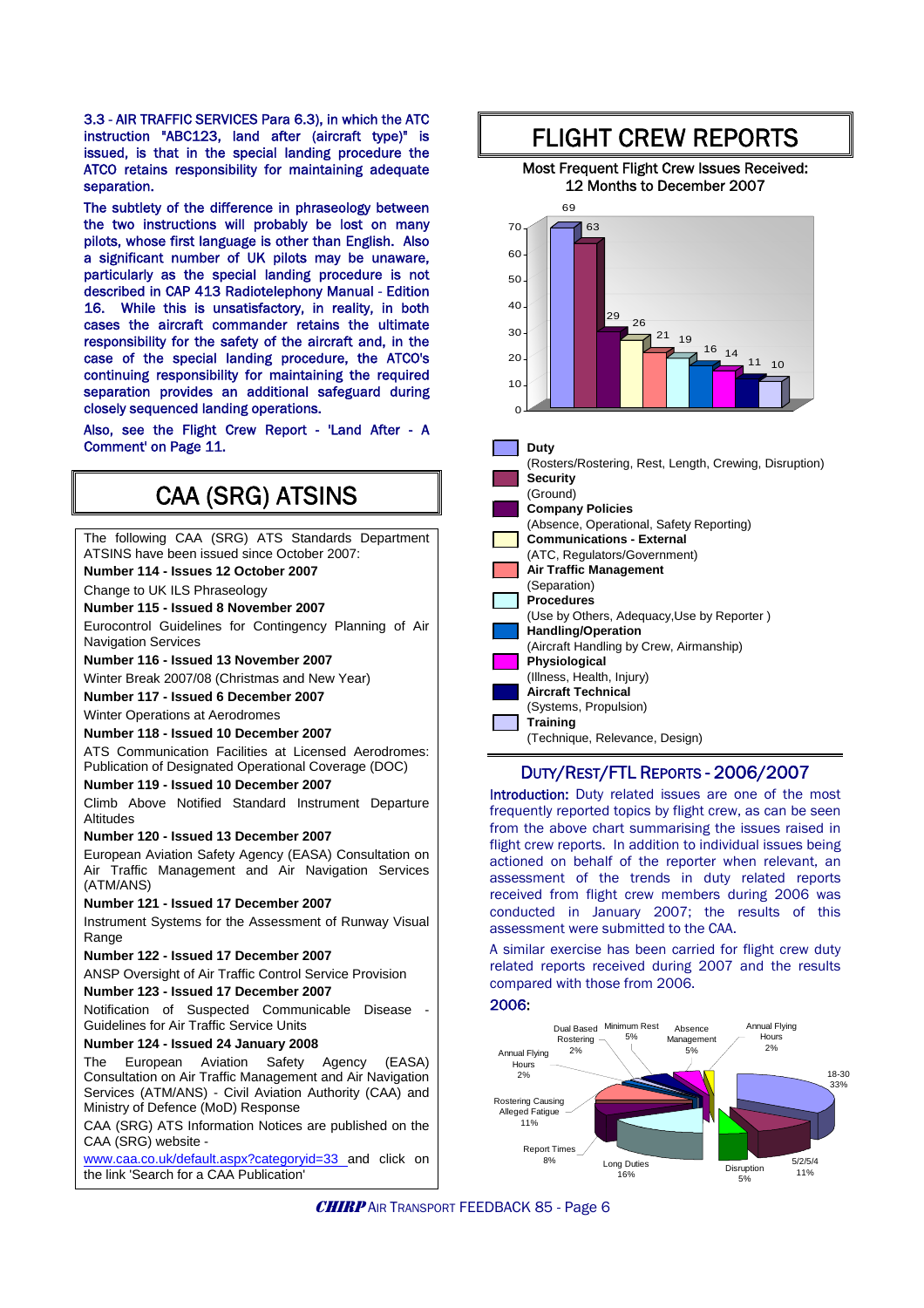During 2006 a total of 98 duty-related reports were received in which 179 roster/FTL issues were identified. The three principal FTL issues raised in reports during 2006 were: Scheduling rest periods between 18 and 30 hours - 33% (32 reports); long duties 16% (16 reports) and allegedly fatiguing roster patterns 11% (11 reports). A fourth issue raised in a further 11% (11 reports) was the 5-2-5-4 roster sequence that had been introduced on a trial basis by one UK operator; in 9 reports in this group the roster pattern was the principal issue.



Of the 98 duty-related reports received during 2006, 45% (44 reports) were sourced from one UK operator (Operator L), two other UK operators (Operator H, Operator E) represented 13% (13 reports) and 9% (9 reports) respectively.

In the case of Operators L and H, the principal area of concern was the frequency of the rostering of rest periods of between 18 and 30 hours; roster disruption was also reported in the case of Operator L. All of the reports received from operator E referenced the 5-2-5- 4 roster pattern

#### 2007:



In 2007 a total of 48 duty-related reports were received, in which 69 roster/FTL related issues were identified; this represented a reduction in the number of reports of approximately 50% over that submitted in 2006.

The two predominant issues raised in reports during 2007 were allegedly fatiguing roster patterns - 39% (19 reports); scheduling of 18-30 hour rest periods was the principal issue in 35% (17 reports).

**Flight Crew Duty Reports - 2007**



 Of the total of duty-related reports submitted in 2007, 44% (21 reports) involved Operator L, less than half the number received in 2006 but a similar percentage of the total as in the previous year. Only three reports (6%) were sourced from operator H during 2007, compared with 13 reports (13%) in 2006. In the case of operator E, only one FTL related report was submitted in 2007 and this was not related directly to the operator's 5-2-5- 4 roster pattern, which had been modified prior to the 2007 summer season.

#### EARLY MORNING WAKE UP CALL

Report Text: Reported for duty at 0530hrs; held in the early morning queue prior to takeoff for 40 minutes and then required to hold for over one hour at our European destination.

I was handling pilot for the second sector. The weather for take-off was RVR 6-800M, main cloud base at 100ft with low visibility procedures in progress. The take off roll and rotation were quite normal for low visibility, with the expectation of losing ground reference upon rotation. After rotation the First Officer (F/O) called, "Positive climb" to which I responded, "Gear up". In response to the "Gear up" command the F/O promptly selected Flaps 0.

Fortunately the aircraft has a relatively low Flap Retract Speed (Vfr) and we were light. Sink was controlled and level flight or a slight positive climb was maintained. The F/O realised his error just before the flaps became clean and reselected.

The subsequent climb was normal.

**CHIRP** Comment: Many well-practised actions undertaken by qualified pilots are completed by 'motor action' where the action is automatic and requires little or no conscious thought. However, this report serves as a useful reminder that 'motor actions' are susceptible to mis-identification / mis-selection errors; such errors can occur very easily as a result of a momentary lapse in concentration.

One way of avoiding an error of this type is to adopt the following sequence: consciously check the relevant limitation/ indication (LIMITATION) - make the relevant selection (SELECTION) - and confirm correct operation (OPERATION).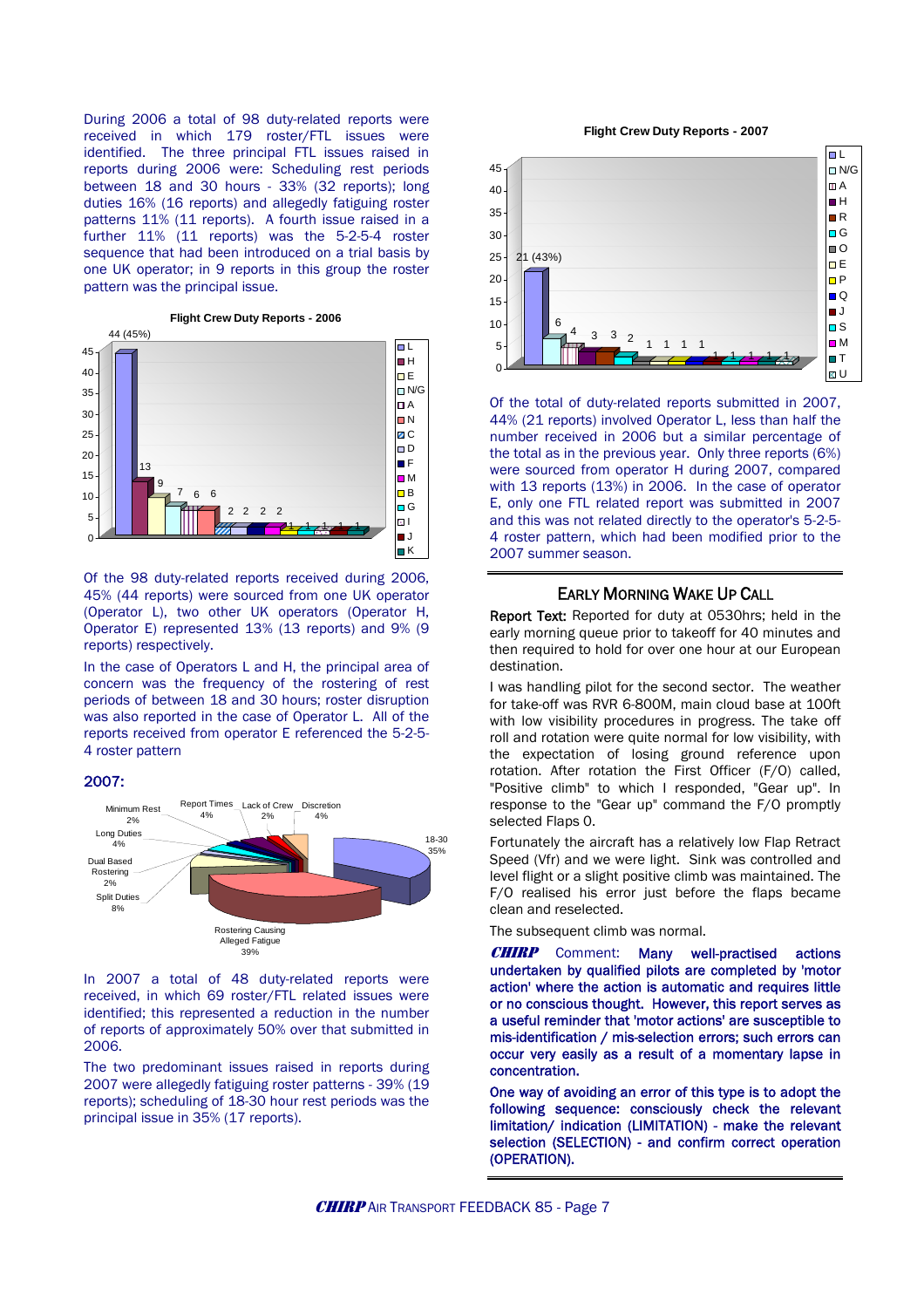#### SEE AND NOT BE SEEN

Report Text: We were carrying out the Standard Arrival Routing (STAR) in VMC, being descended by Paris Control to FL50 when we received a TCAS Traffic Advisory; we stopped our decent at FL65 and became visual with an intruding A/C (PA-32), which passed 600' below us, right to left.

We advised Paris to be told that there was no traffic in our vicinity. The controller stated that he was not aware of the aircraft because it was on another RT frequency and was VFR, which is filtered out of the radar display!

The position of this event was in the far Eastern corner of Paris TMA 16. This area is Class E normally open to VFR traffic. However, NOTAM A2474/07 stated conditions for entry as a Temporary Restricted Zone: IFR- No restriction, VFR-compulsory by-passing of area.

The other aircraft was cutting the corner both horizontally and vertically. The vertical limits of the area are FL55 - FL85.

Without TCAS this could have been a much more serious incident.

Observations:

- Be aware that there is a large amount of Class E airspace in France to allow VFR traffic freedom to operate.
- This traffic may clash with scheduled commercial traffic under radar control flying a STAR.
- The temporary restricted zone identical with TMA16 exists to prevent situations such as the above occurring.

It should also be borne in mind that if we had not been within the vertical or horizontal limits of TMA16 we would have been in Class E airspace and obliged to give way to VFR traffic even though we might not have been made aware of VFR traffic by Paris control.

#### **CHIRP** Comment: Many ATC radars have the capability to permit the controller to suppress selectively transponder information from aircraft that are not under his/her control in order to de-clutter the radar display.

Filtering out those aircraft transmitting a VFR squawk (Code 7000) can lead to a situation similar to that described in this report, where the controller was not aware of the infringement by a pilot operating under VFR.

The reporter correctly highlights the wide use of Class E airspace in France; however, it is worth remembering that similar filtering techniques are used by ATCOs in the UK.

Although the Short Term Conflict Alerting system (STCA) that is available at major UK ATSUs will alert a controller of a loss of separation, it is important to maintain a good visual lookout at all times, particularly when operating close to the boundaries of Controlled Airspace.

#### THE COMPUTER SAYS "NO"

Report Text: Standard route UK - West Africa. Computerised briefing sent through to briefing room five minutes before crew depart for the aircraft. No NOTAMs available for our destination or either of two alternate airports. Computer printout stated "Other bulletins may exist", but did not satisfy company filters.

On arrival at destination, the ILS was serviceable, but both the VOR and NDB were U/S. The ILS procedure required either the VOR or the NDB.

This "computer says no" culture is repeated with several Southern European en route alternates such as Athens, which we overfly; the computer printout says "Not in route and weather criteria" or words to that effect.

This is a route from bad compliance to complacency.

**CHIRP** Comment: One of an operator's responsibilities is to satisfy himself by every reasonable means that the aeronautical radio stations and navigational aids serving the intended route or any planned diversion are adequate for the safe navigation of the aircraft. Another is that every aerodrome at which it is intended to take off or land and any alternate aerodrome at which a landing may be made are suitable for the purpose. The latter includes, in particular, that they will be adequately manned and equipped at the time at which it is reasonably estimated such a take-off or landing will be made ….. to ensure so far as practicable the safety of the aircraft and its passengers. [The Air Navigation Order Part 5; Article 42 refers].

Also, a reminder - The Air Navigation Order requires that the commander of an aircraft registered in the United Kingdom shall take all reasonable steps to satisfy himself before the aircraft takes off that the flight can safely be made, taking into account the latest information available as to the route and aerodrome to be used, the weather reports and forecasts available and any alternative course of action which can be adopted in case the flight cannot be completed as planned. [ANO Part 5; Article 52(a)].

If the appropriate en route/destination/alternate information is not available electronically, report the matter to Operations in the first instance and request that the relevant information be provided.

#### THE WRONG SAFETY CULTURE?

**Report Text:** I am concerned about the ongoing erosion of the safety culture in ####. Colleagues are now becoming afraid to file company Air Safety Reports because of the way that they are "investigated" by local management, who also hold the responsibility for promotion and discipline. On one recent occasion a junior Captain was accosted in the middle of a crowded crew room by a manager waving the ASR, who then proceeded to discuss it in front of everyone.

The fact that ASR's are not confidential and are investigated by the person responsible for discipline means that they are becoming totally discredited amongst the pilot community.

Many approaches have been made to the company; they have been ignored. Very, very worrying.

**CHIRP** Comment: The reporter's concern was represented directly to the Head of the Safety Department of the company concerned and subsequently reviewed.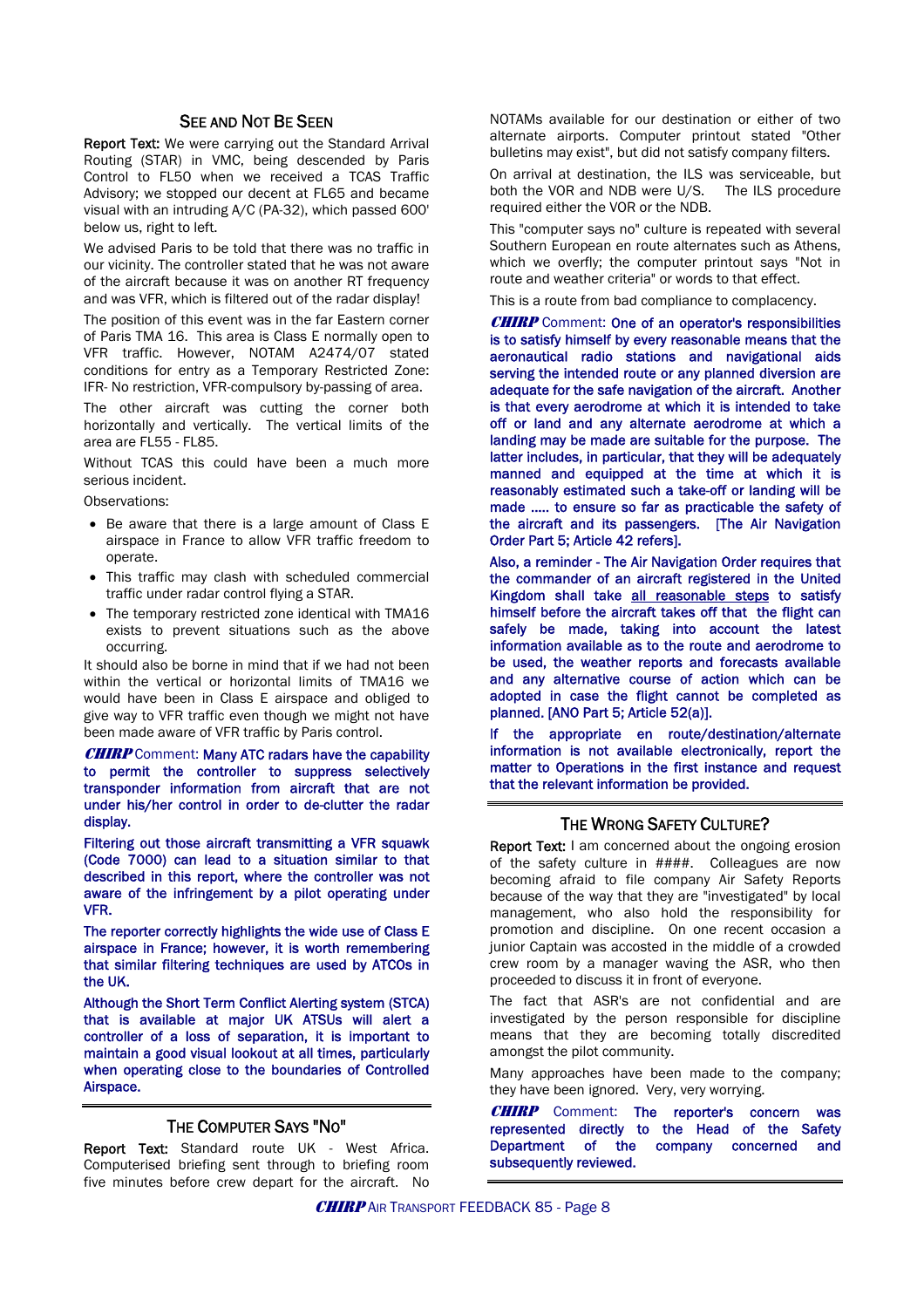#### RADIO FAILURE PROCEDURES

Report Text: I have read with interest the discussion concerning emergency descents. I wonder if I might flag up as a related issue the matter of radio failure procedures.

With emergency descents, there aren't really many options, and at least in the vertical plane, the direction of movement is obvious. With radio failure procedures, this is not the case at all: I suspect that there is a real can of worms here.

Here's an example. An aircraft is departing from one of the airfields in the London TMA, when due to a failure of their equipment, they become unable to transmit or receive on VHF. What happens next? Well, the first thing is that it will probably take some time before the flight crew identify that they may have lost communication, and possibly a few further seconds to confirm that this is the case. Then they are into the communication failure procedure. But which one? There is the ICAO standard procedure. But this procedure is overridden by UK variations. And on top of this, there are airfield specific variations - and these variations are dependent upon whether the aircraft is currently following the SID or (as we more normally are) on a radar heading. Starting from scratch, it wouldn't surprise me if it took a good seven or eight minutes to establish what the correct procedure is - and to be quite honest, I think that it is more likely that most unprepared flight crews would end up using the wrong procedure.

We looked at this in the simulator during recurrent training, and so I have some idea of what the procedure is at my base. There is no way that I would seek to do this from memory, and even having been through the procedure, I can't imagine it would take me much less than three to four minutes from the time of communication loss to getting into the correct procedure. Add to that the fact that certain parts of the procedure are supposedly based on elapsed times (from loss of communication, for example) which are unlikely to have been measured accurately, and it becomes apparent that the actions of even a clued-up crew are likely to be unpredictable.

So what should ATC expect? Anything from aircraft keeping their assigned heading and altitude and disappearing into somebody else's airspace to the aircraft doing exactly what is expected. Perhaps all that LATCC can hope to do is move everybody out of the way as soon as they know that somebody has lost RTF communications.

As with the emergency descent, there are too many possible procedures, and they seem to have been written with no thought as to what would actually happen were the situation to arise.

**CHIRP** Comment: The reporter raises a very interesting point. NATS has advised that RTF communications difficulties are not uncommon. Would you be confident that you could handle a RTF communications failure on your next departure?

If you should experience such a problem, NATS advise that from an ATC perspective, the most important action is to select Mode 7600 as soon as you are

aware of a loss of communications; this will alert your controller and those controlling adjacent ATC sectors to your predicament. Also, consider what other methods of two-way communication might be available to you, if you are unable to restore VHF RTF communications.

As a result of the issues raised in this report, CAA (SRG) has elected to undertake a review of the current Loss of RTF Communications procedures.

#### COMPANY INTEGRATION & TRAINING (1)

Report Text: My employer merged with another operator earlier this year. In the several months during which the integration of the two airlines' operations were planned very little operational information was provided to my pilot colleagues and me, although we would find ourselves exposed to a new & very different operating environment from the date of integration.

A couple of weeks before the integration date we were bombarded with e-mailed memos from management covering new SOPs, new aircraft & differences, new destinations and route briefs, operations over high ground with decompression escape routes, operations in African Inflight Broadcast Areas, new aircraft performance tables, and operations on the Tango Oceanic routes, to name but a few. A heck of a lot of new information & major changes to be absorbed in a short period of time at home during our rest.

In contrast, our new colleagues from the other company were all given two days induction to their new operating environment. Our new colleagues are also receiving line training for their new environment.

We the larger group were given no training time by the company to help absorb the operational and safety aspects of all of the changes. Our pilot group also includes a significant number of recent joiners who are new to the job and have low hours. Apart from one trip to a metric altimeter destination we receive no line training for our new operations. I am particularly concerned that one day soon I may launch off with another colleague to a part of the world that neither of us has ever operated to before and all we will have to keep us safe are a big pile of memos. In other airlines, would operation in areas of the world requiring decompression escape routes, "DIY" ATC in the African Inflight Broadcast Area and operation on the Tango routes in Oceanic Airspace, not require proper training with some ground school and then line training?

This company already operates on the Tango routes occasionally. Apart from a company memo I have never had any formal training for it and on the occasions I have found myself unexpectedly launched into oceanic airspace at short notice and using HF, I and my colleague have not been particularly comfortable with it and have bumbled through.

We also used to benefit from proper annual technical refresher classroom days with excellent trainers providing very useful information not to be found in our manuals. However, now we only get issued with a DVD disc for home study, the quality of which is very poor and merely tells us little more than the number of wings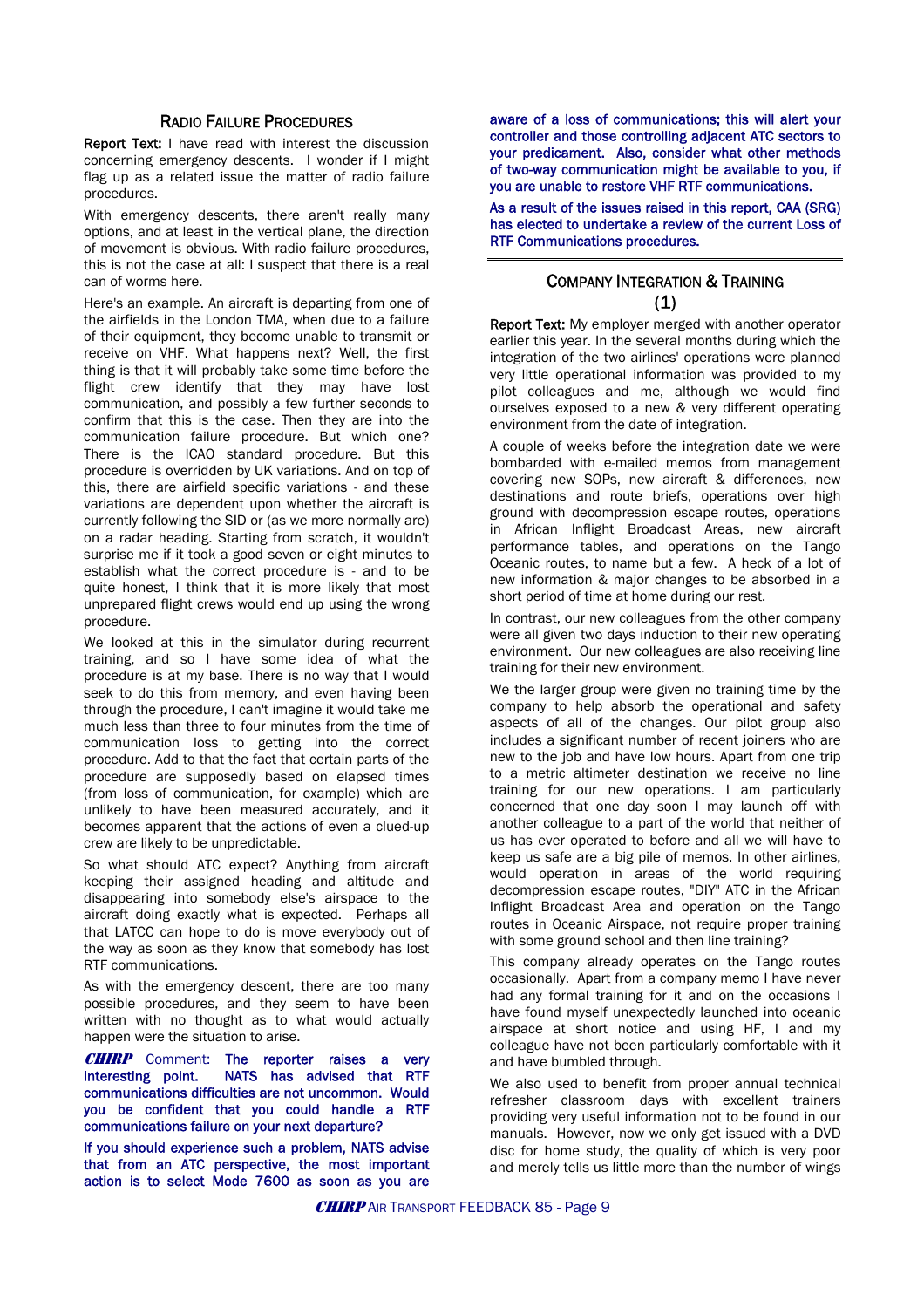the aircraft has and presumably just ticks the box required.

The company has experience of training issues from a major incident some years ago and I am concerned that a lot has been forgotten from that. I find it difficult to believe that any proper risk assessment would put our crews in the position that we currently find ourselves in.

#### (2)

Report Text: I have concerns as to the suitability of continuation training following the absorption of another company into the operation. There have been significant changes to the SOP's in the company, so much so that we all carry a green and red card in our licence to check compatibility with our colleagues; if we are not compatible we cannot fly together.

Our new colleagues cannot fly the (aircraft type) or do short field landings until checked through the company LPC/OPC and then only on their own after 8 sectors of line training. To this end it has now transpired that the company is/has been actively rostering 2 captains on the same check, and also 2 F/O's on the same check; so it's a huge game of musical chairs. I question the learning that this generates especially for the F/O's as they have to act as a "captain" for the other guy in evacuation and low visibility scenarios, which is far from acceptable and could be a very negative training scenario. Captains are less disadvantaged as they are cross-seat qualified.

The company response is a shrug of the collective shoulders and a 'get on with it' mentality; one trainer has been quoted as saying, "rostering of duties is to convenience only the rostering department and has no enhancement to flight training and safety". I concur. I think it is quite wrong especially when some doubleups occur during the same days or very close together, when a little rostering/training overview could prevent this from occurring. We are told it is "legal" but not perfect. How would the flying public perceive this arrogant attitude?

The company is just rushing this amalgamation training through to reduce the impact on the operation of so many people being "differently qualified"; a clear example of get the job done at all costs. It was reported that at a training meeting when the (other company) trainers came across, they were told that we were not interested in how they did things before, this is how it is now, making the ludicrous and dangerous assumption of we know best, despite the fact that most of our company trainers had no knowledge of any of the other company's destinations and the challenges that the other company came across daily. To that end our company dispatched crews with little or no knowledge of the part of the world to which they are operating; the resulting scene in the crew room was one of our company crews hunting down (other company) pilots for some "gen" on the route they were about to operate.

**CHIRP** Comment: As in the case of the Engineering Report on Page 4, in a merger of this type the lead company is required to undertake a risk assessment (RA) to identify key areas of risk and to determine

appropriate mitigating strategies. In a case where it is proposed that flight crew members will cross-operate, it would be anticipated that the RA would include a survey of routes/destinations in relation to individuals' previous route experience prior to the merger to identify the need for any additional training requirements.

These two reports are among a number that we have received in which concerns have been raised about the adequacy of the training that has been provided to some flight crew members prior to tasking them to operate to/from destinations with which they are unfamiliar.

The concerns have been passed to the CAA.

#### AN UPDATE ON SMOKE HOODS

**CHIRP** Narrative: Following the publication of a report in the Summer 2007 issue (FEEDBACK 83), in which the reporter questioned whether exposure to smoke generated in smoke hood training exercises had any health and safety consequences, we received a number of comments that were critical of the lack of detail in the CAA advice that we published and also criticised us for "letting the CAA off the hook".

Further discussions have been held with the CAA Medical Department on this topic. The CAA has pointed out that the information provided in FB 83 was based on their general knowledge of artificial smoke generation. The use of such systems in simulators and ground training is not regulated by the CAA but by the Health and Safety Executive (HSE), as part of the Health and Safety at Work legislation. The advice of the HSE and also the Health Protection Agency, which has the responsibility for protecting people from hazards associated with chemicals, has been sought on the matter and will be published in due course.

#### The following comment was received on the usefulness of smoke hood training:

Report Text: In response to the report in FEEDBACK Issue 83 re: smoke hoods, the purpose of practising donning a smoke hood is in the event of a fire whilst airborne - it demonstrates how disorientating a smoke filled cabin can be.

Whilst locating and removing a 'body' might not be a realistic scenario, locating and using fire fighting equipment in near zero visibility is a worthwhile training exercise. It was eye-opening to me when doing this for the first time, as the annual drawing of location diagrams really became useful.

#### LAND AFTER - A COMMENT

**CHIRP** Narrative: In the last issue of FEEDBACK a reporter commented on the practice at a major French airport of clearing an aircraft to land while another aircraft was ahead on the approach. The following is one of several similar further comments and is published for the benefit of those who might not be aware of the French practice:

Report Text: In my experience, a UK 'Land After' is not the equivalent of a 'Clear to Land', issued by #### ATC (while number 2) at all.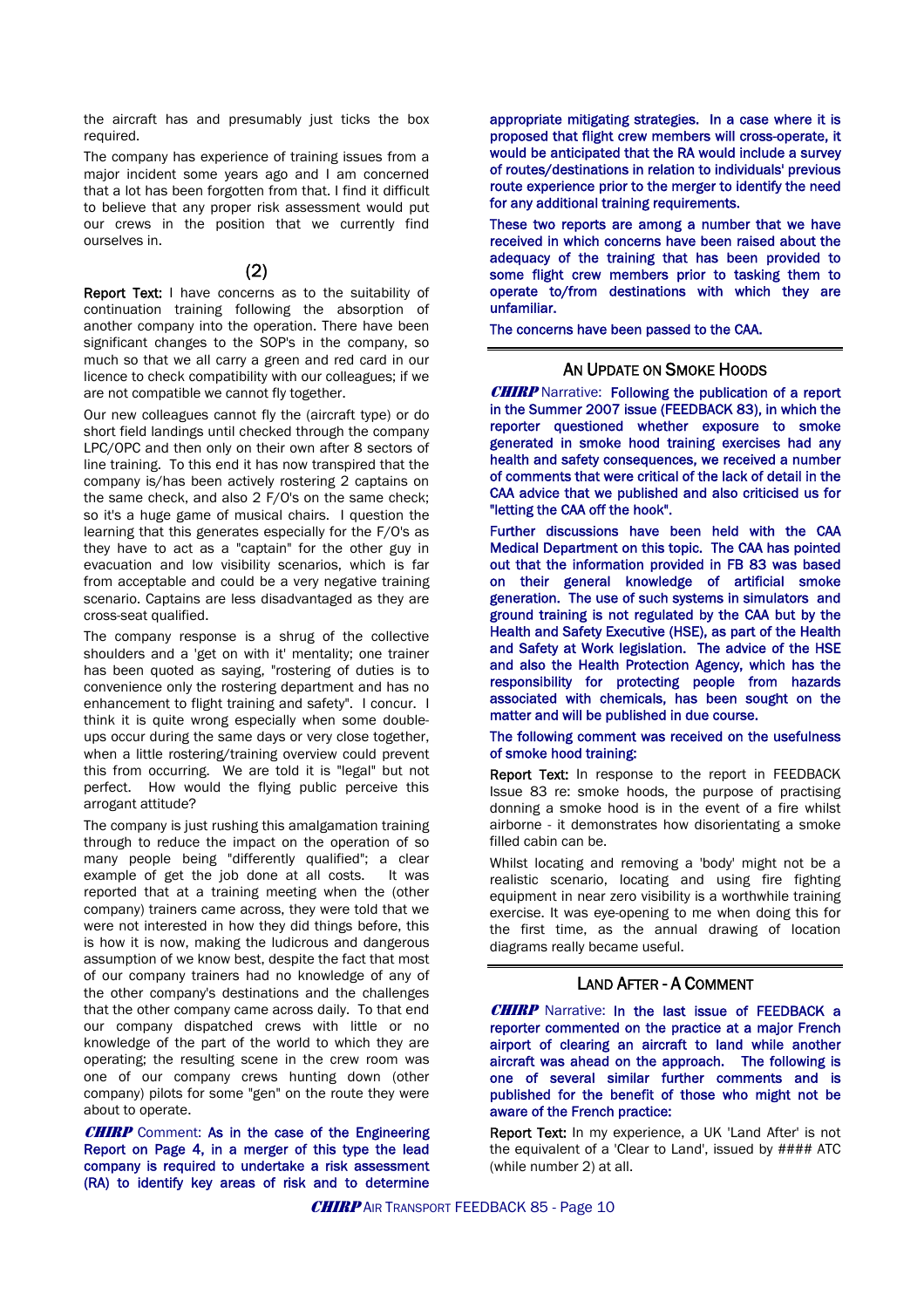A UK 'Land After' always seems to come at the last minute, when the previous aircraft is touching down and you are on a very short final behind, and no further runway incursions are likely to happen in between.

The 'Clear to land' (while still number 2) used by some major French airports can be given at eight miles out. Anything can happen between 8 miles and the landing, so the clearance is somewhat meaningless.

#### CABIN CREW ROSTERING & DISCRETION

Report Text: During turnaround between 2nd and 3rd sectors of a 4-sector duty, the In Charge discussed with me whether the rostered duty that she was currently flying was legal under the terms of CAP371. The cabin crew are required by the Company to report 75 minutes or 90 minutes prior to Scheduled Departure time and in this instance, this led to a maximum Flight Duty Period of 10 hours based on a report time of 0545 local prior to a scheduled departure time of 0700 local. The rostered duty period however was 10 hours 30 minutes and therefore the cabin crew were concerned that they might have been rostered a duty period in excess of CAP371 limits based on their report time.

When calculating the maximum Flight Duty Period for the crew, I had adopted the normal company procedure of applying the report times for the flight crew to that of the cabin crew in order to determine the maximum allowable duty period under CAP371 limits, which in this case, based on a report time for the flight crew of 0600 local gave the cabin crew a maximum Flight Duty Period of 11 hours 45 minutes, therefore the duty appeared to be perfectly legal.

The problem was no reference to the company procedure of applying a common report time to all crew members could be easily located in the company Operations Manual and in addition, we could pick up new crew members on any sector and it would be inappropriate to apply the flight crew report time to cabin crew members who join on sector 4. I suggested to the In Charge that she reported the matter to Crew Control and cabin crew management. She indicated that she would rather abide by my decision as to whether the duty could be operated legally, but pointed out that if we calculated the maximum allowable FDP based on her report time and not mine, then the duty was not legal and her individual responsibility was to report the matter to the commander.

The reason for this report is that the practice of rostering up to within 30 minutes of the maximum allowable Flight Duty Period is becoming commonplace for the cabin crew and because of the difference in report times between flight crew and cabin crew; it is becoming increasingly difficult to monitor Duty Periods of all crew members. It is also common for cabin crew to be rostered for 4 sectors but for flight crew to be rostered for only 2 sectors. This further complicates matters, particularly for the commander of the 3rd/4th sector, as it will normally be his decision as to whether commander's discretion will be needed to extend a duty period.

I am concerned that if asked by a Flight Ops Inspector to prove that my crew were legally rostered for this duty and "in hours", I would not have sufficient information easily available to me to prove it as I would not be able to easily find reference in the manuals to the Company practice of using a common report time for flight crew and cabin crew. Nor would my crew be able to undertake individual responsibility for their maximum allowable Flight Duty periods as they only have direct access to their individual report time which may vary considerably from that of the flight crew.

**CHIRP** Comment: The criteria for determining when a cabin crew member's Flight Duty Period (FDP) should be based on the flight crew report time should be stated in the Company's Approved FTL Scheme; this point was referred to the CAA. Also, it is a CAA requirement that cabin crew should have access to FTL information.

In spite of the above requirements, cabin crew do not always understand that their actual report time is not necessarily the report time that applies for the calculation of their Flight Duty Period. In circumstances where the cabin crew and flight crew rostered duties are different, such as those outlined in this report, or when a crewmember is called-in from standby and the time of the standby is to be taken into consideration, it would be helpful for the Aircraft Commander to clarify the situation for all concerned before flight. This would enable the In Charge subsequently to notify the new Aircraft Commander of the cabin crew's correct report time to be used in the calculation of their maximum FDP.

## CABIN CREW REPORTS

#### CONTROLLED REST

Report Text: We operate this route with a heavy flight crew due to sector length. During flight, one flight crew member was sat in the cabin asleep (as per their agreement). We were advised that a second flight crew member was having "controlled rest" on the flight deck so we were told not to ring the flight deck. This left two flight crew members asleep and only one on duty.

After returning to the flight deck from his rest in the cabin, the first flight crew member immediately went into "controlled rest".

This happened throughout the whole sector so we only had one flight crew on duty as two were constantly on break either in cabin or with a pillow and blanket on flight deck.

**CHIRP** Comment: There may be occasions, for example when a flight crew member has been unable to achieve a good quality of rest in a bunk/cabin seat, when the individual elects to take a further period of 'controlled rest' on the flight deck, provided that the company procedures permit this in the circumstances. If such a case should arise, good practice would be to brief the senior cabin crew member accordingly.

Any time one flight crew member on the flight deck elects to take 'controlled rest', the cabin crew briefing should include the arrangements for regular checks by or to the cabin crew in accordance with company SOPs, to ensure that the non-resting flight crew member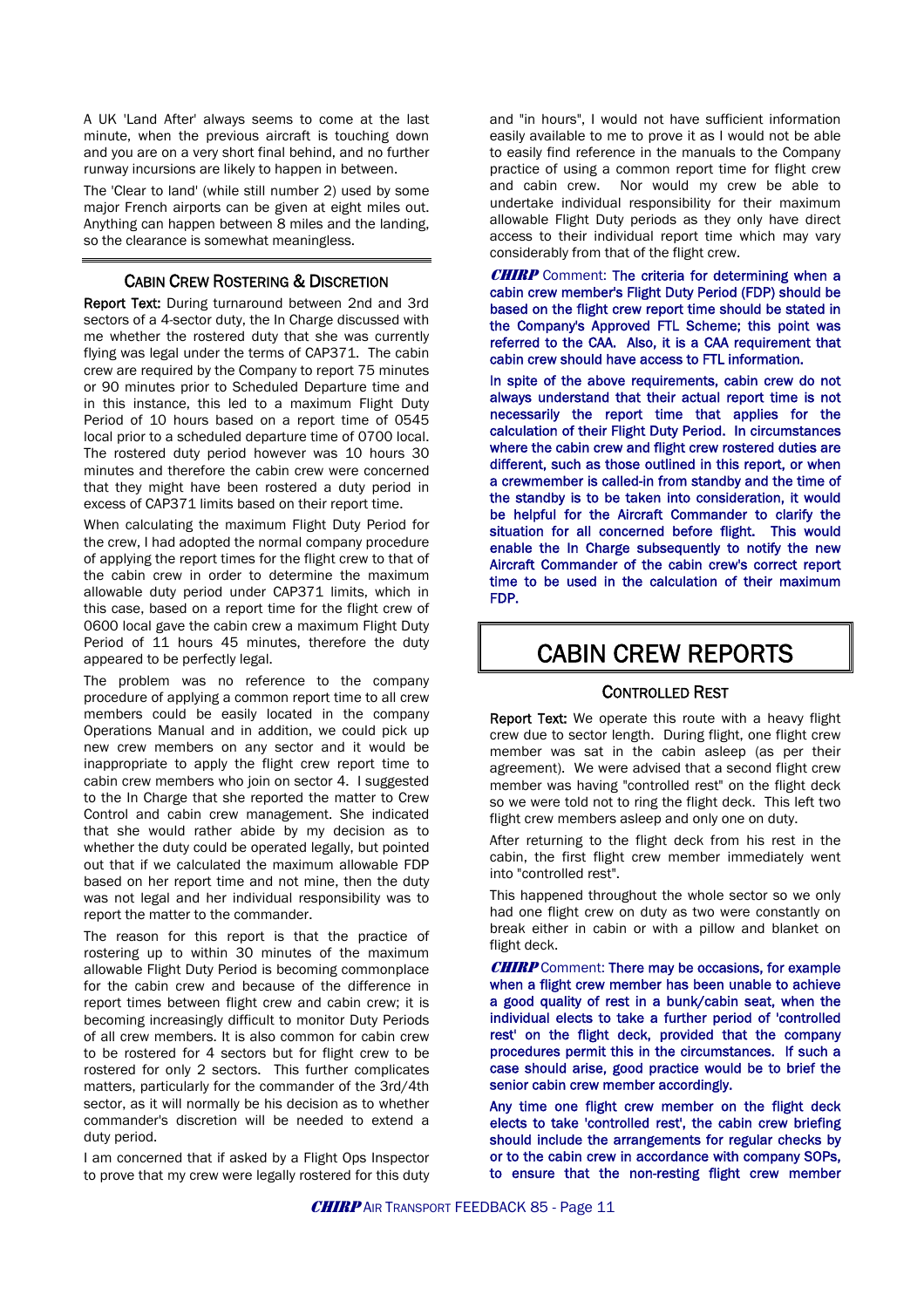remains alert and the resting flight crew member does not enter a period of deep sleep.

#### NOISY LANDING

Report Text: On approach crew were warned that there may be some turbulence during landing. Once the aircraft had actually touched the runway it appeared from inside the cabin that the aircraft was travelling rather fast and that the engines were extremely noisy. All the cabin crew noticed this and some became a little concerned, especially those at the rear doors.

Once we were able to talk to the flight crew, it was explained that this was a normal full reverse thrust landing. The flight crew were surprised that the cabin crew were aware of the different feel of the landing. I think it would be useful to prevent cabin crew from becoming anxious during these landings. This could be easily done if the flight crew notified the In Charge whenever possible if they know this type of landing is probable.

**CHIRP** Comment: Some operators use reverse thrust routinely. However, for those operators whose SOPs specify the use of full reverse engine thrust only when necessary or if the Aircraft Commander determines its use to be prudent, whilst it will not always be possible to warn the cabin crew in advance, on occasions where the use of full reverse thrust can be anticipated, briefing the cabin crew as the reporter suggests will avoid undue concern.

## CAA (SRG) FODCOMS

The following CAA (SRG) FODCOMS have been issued since October 2007:

#### **26/2007**

Change to UK Instrument Landing System (ILS) Phraseology

#### **27/2007**

Changes to the UK High and Medium Level Significant Weather Charts

#### **28/2007**

Guidance for Operations on a Runway That Is Notified by NOTAM as 'May Be Slippery When Wet'

#### **29/2007**

Requirements for the Wales Rally GB 2007 Event - 29 November 2007 to 2 December 2007

#### **30/2007**

Civil Aviation Authority Symposium on the Implementation of EU-OPS - 13 December 2007

#### **31/2007**

Training Needs for Cabin Crew Fire Training

#### **32/2007**

The Handling of Thrust Levers during Landing with a Deactivated Thrust Reverser for Airbus A318/319/320/321 Aeroplanes

#### **33/2007**

CAA Actions to Prevent Illegal Public Transport

#### **34/2007**

Aircraft Loading

#### **35/2007**

Guidelines for the Notification of Suspected Communicable Disease

#### **36/2007**

Winter Operations Update

#### **37/2007**

Letter of Consultation: Proposal to Amend the Air<br>Navigation Order 2005. Impact Assessment for the Impact Assessment for the Amendment of Air Navigation Order 2005 Article 25 to Change the Crew Composition Requirements for Helicopters Flying Under and In Accordance with the Terms of a Police Air Operator's Certificate

#### **38/2007**

CAA Winter Break 2007/08 - Provision of Emergency Service to AOC Holders

#### **39/2007**

Cabin Crew - Crew Resource Management (CRM) Forum - 2008

#### **40/2007**

Protective Breathing Equipment (PBE) Training

#### **1/2008**

Operations Manual Instructions for the Reconciliation of Fuel Uplift Prior to Flight

#### **2/2008**

Variable Maximum Take-off Weight

CAA (SRG) Flight Operations Department Communications are published on the CAA (SRG) website [www.caa.co.uk/default.aspx?categoryid=33](http://www.caa.co.uk/default.aspx?categoryid=33) and click on the link 'Search for a CAA Publication'

| CONTACT US                                                   |                                                                                                   |  |  |  |
|--------------------------------------------------------------|---------------------------------------------------------------------------------------------------|--|--|--|
| <b>Peter Tait</b>                                            | <b>Director</b><br><b>Flight Crew/ATC Reports</b>                                                 |  |  |  |
| <b>Mick Skinner</b>                                          | Deputy Director (Engineering)<br>Maintenance/Engineer Reports                                     |  |  |  |
| Kirsty Arnold                                                | <b>Cabin Crew Programme Manager</b><br>Circulation/Administration<br><b>Cabin Crew Reports</b>    |  |  |  |
| <b>Free</b> fone (UK only):<br>Telephone:<br>Fax:<br>E-mail: | 0800 214645 or<br>+44 (0) 1252 395013<br>+44 (0) 1252 394290 (secure)<br>confidential@chirp.co.uk |  |  |  |
| $\mathbf{R}$<br><b>DDDFOC</b>                                |                                                                                                   |  |  |  |

## CHANGED YOUR ADDRESS?

If you receive FEEDBACK as a licensed pilot/ATCO/maintenance engineer you will need to notify the department that issues your licence of your change of address and not **CHIRP**. Please write (including your licence number) to Personnel Licensing, CAA (SRG), Aviation House, Gatwick Airport South, West Sussex RH6 0YR:

| Flight Crew Post - as above           |                                                               |
|---------------------------------------|---------------------------------------------------------------|
|                                       | Fax: +44 (0) 1293 573996                                      |
|                                       | E-mail: fclweb@srg.caa.co.uk                                  |
|                                       | Post - as above                                               |
|                                       | Fax: +44 (0) 1293 573974                                      |
|                                       | E-mail: ATS.licensing@srg.caa.co.uk                           |
| Maintenance Engineer  Post - as above |                                                               |
|                                       | Fax: +44 (0) 1293 573779                                      |
|                                       | E-mail: eldweb@srg.caa.co.uk                                  |
|                                       | Registered in England No: 3253764 Registered Charity: 1058262 |